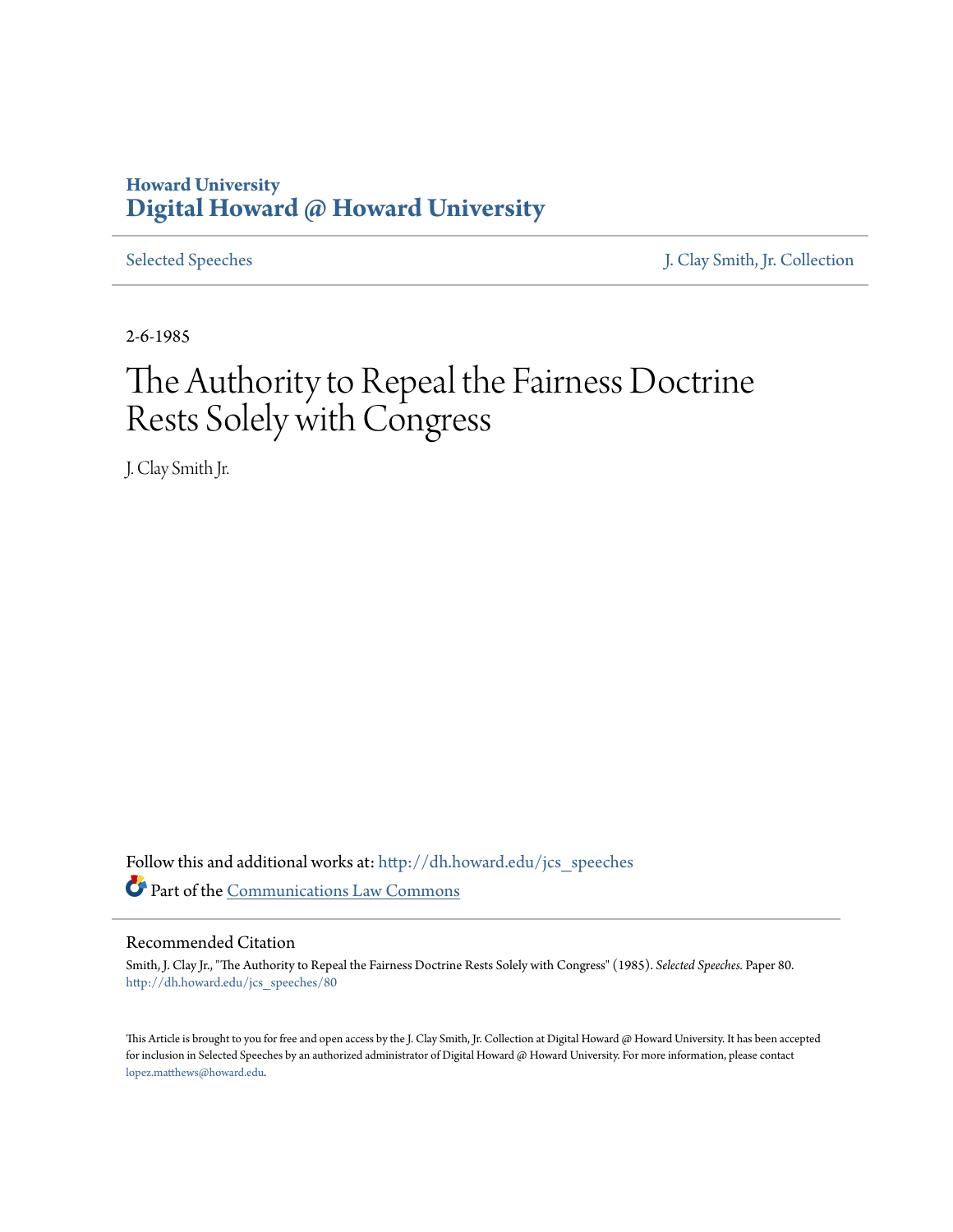## THE AUTHORITY TO REPEAL THE FAIRNESS<br>DOCTRINE RESTS SOLELY WITH CONGRESS

 $\mathbf{A}^{\dagger}$   $\mathbf{A}^{\dagger}$   $\mathbf{A}^{\dagger}$ 

 $\frac{1}{2}$ 

By Dr. J. Clay Smith, Jr.\* Professor of Law Howard University School of Law

Chairman Fowler, members of the Commission. ladies and gentlemen, and defenders of the Fairness Doctrine, my name is J. Clay Smith, Jr. I am a Professor of Law at Howard University School of Law. I spent many hours in this room (the FCC Commission meeting room) as Deputy Chief of the Cable Television Bureau, and as Associate General Counsel, and as Acting General Counsel of this agency. I'm honored to participate in this public proceeding. I am here as a representative of the National Bar Association (NBA), and the National Association for the Advancement of Colored People (NAACP). I am authorized to speak for a million and a half people of Afro-American descent. See also, Reply Comments of NBA and NAACP filed in General Docket No. 84-282.

Sixteen years ago, the United States Supreme Court decided Red Lion Broadcasting Co. v. FCC, 395 u.S. 367 (1969). Under the facts of that case, Justice White, speaking for the Court upheld the Fairness Doctrine, as promulgated by the regulatory process of the Federal Communications Commission. We are

<sup>\*/</sup>opening remarks (Panel II) during public hearings on the Fairness Doctrine before the Federal Communications Commission on February 6, 1985. General Docket No. 84-282. Other participants on Panel II included Charles Firestone, Bruce Fein, Andrew Schwartzman, Lou Adler, Bev. E. Brown and Ralph Goldberg. See FCC Release, Jan. 28, 1985, (Mimeo. 2204) "participants, scheduled Set For Fairness Doctrine Hearings." Commissioner Mimi W. Dawson was the team leader for Panel II.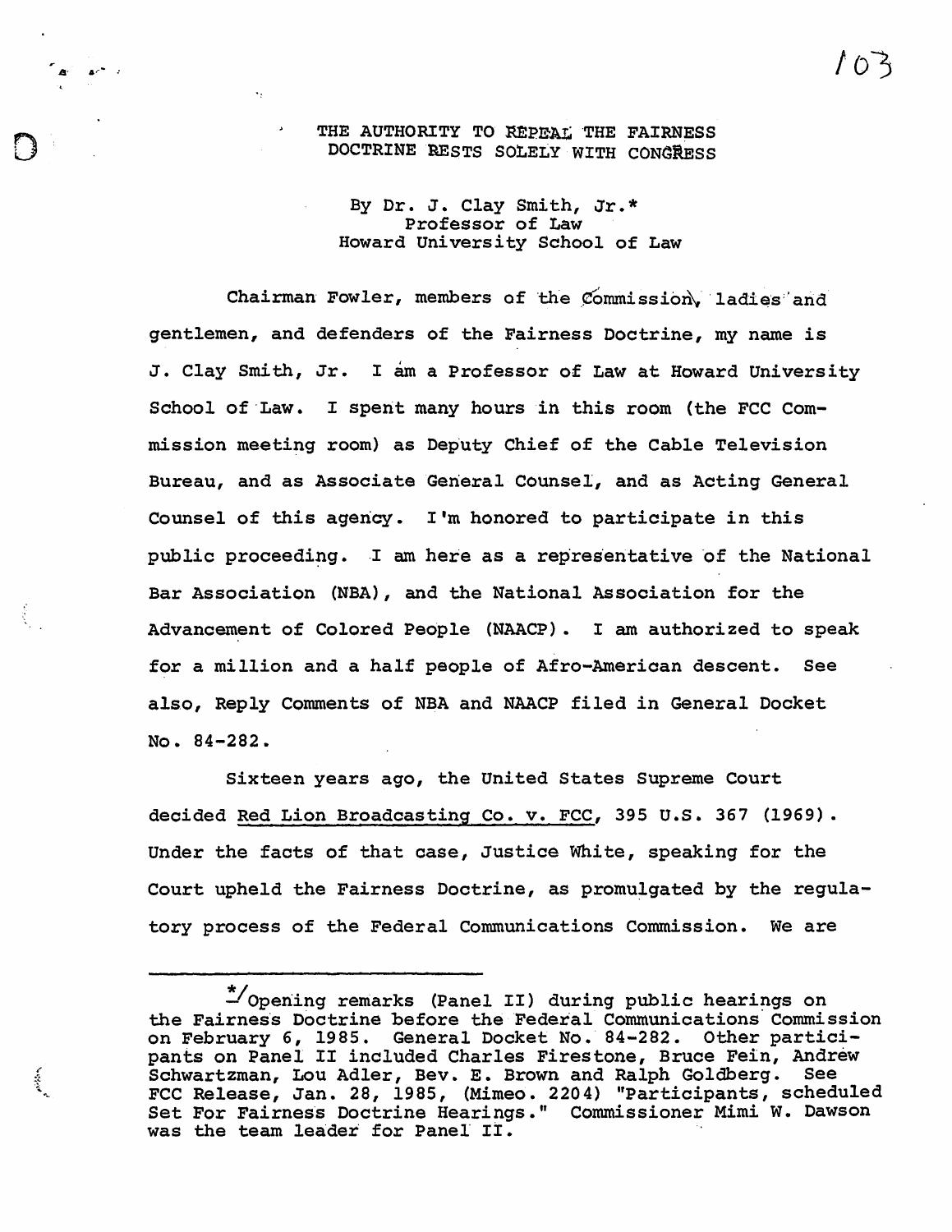before this Commission today because it questions the effacacy of the Fairness Doctrine. I am here today to assert that the basis of the Notice of Inquiry (General Docket No. 84-282) issued by the Commission is flawed. While these discussions are important and useful, it is the firm position of the NAACP and NBA that only Congress has the authority to abrogate the Fairness Doctrine. As a matter of fact, as Justice White stated in Red Lion, "in adopting the / $\overline{r}$  Fairness Doctrine/ the Commission was implementing congressional policy rather than embarking on a frolic of its own." at 375. The Court in deciding Red Lion actually focused on the reasonableness of the Fairness Doctrine policy as implemented by the FCC, and determined that the Fairness Doctrine policy was reasonable.'

Drawing on the words of Justice White, and the legislative history cited in Red Lion and subsequent opinions, there is no doubt that the Fairness Doctrine is a concept that was conceived in the womb of the constitutional authority of Congress. The Fairness Doctrine is a child of the legislature; it is protected by the Constitution and cannot be aborted by the FCC. Such a course of conduct by the Commission would constitute a "frolic" by the FCC.

Persons who contend that the Fairness Doctrine violates the First Amendment to the U.S. Constitution simply have not read Justice White's opinion carefully. His words are unambiguous  $--$  "the FCC is free to implement  $\angle$  the Fairness Doctrine/ by reasonable rules and regulations which fall short of abridgment

 $- 2 -$